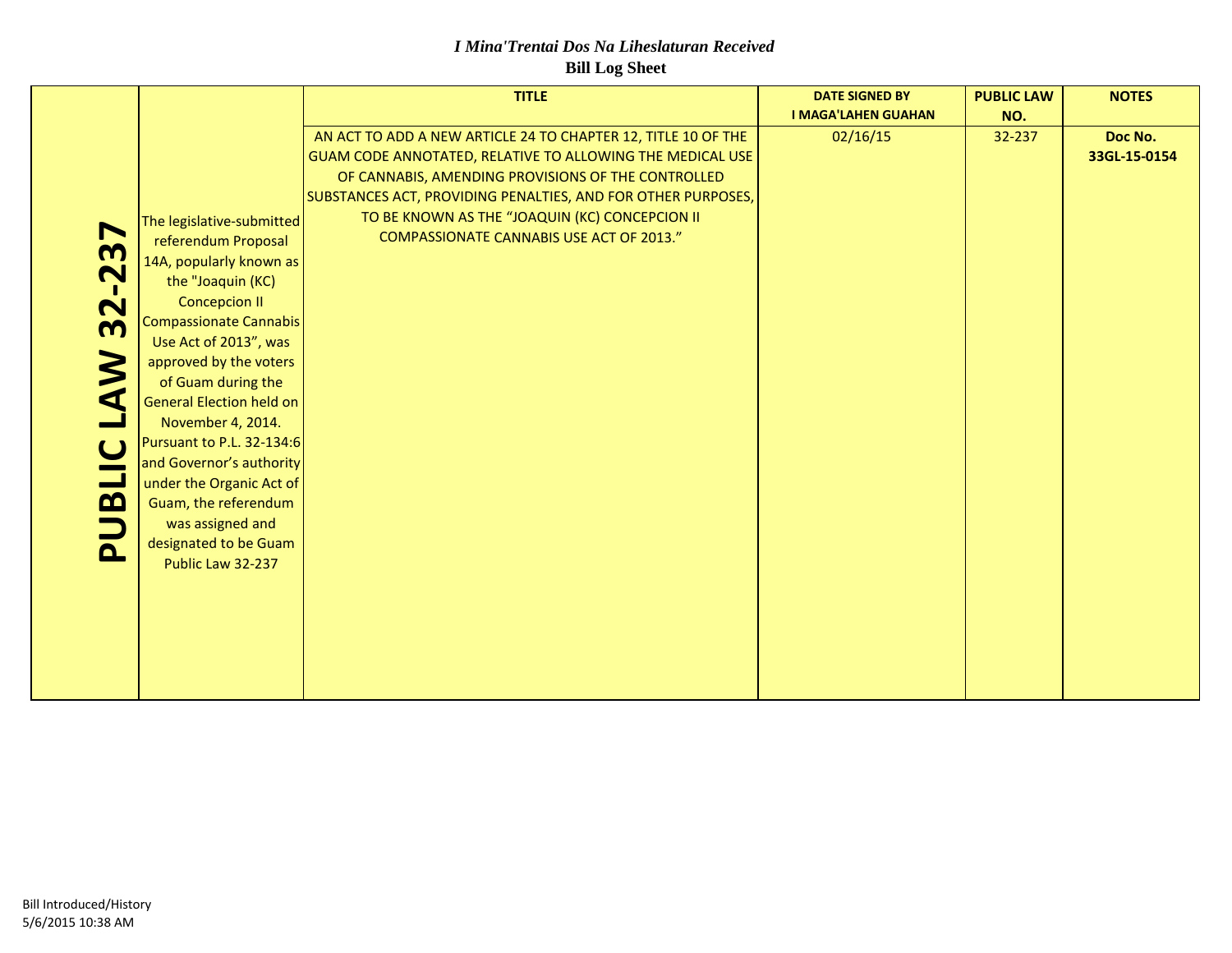The legislative-submitted referendum Proposal 14A, popularly known as the "Joaquin (KC) Concepcion II Compassionate Cannabis Use Act of 2013", was approved by the voters of Guam during the General Election held on November 4, 2014. Pursuant to P.L. 32-134:6 and Governor's authority under the Organic Act of Guam, the referendum was assigned and designated to be Guam Public Law 32-237.

#### **AN ACT TO** *ADD* **A NEW ARTICLE 24 TO CHAPTER 12, TITLE 10 OF THE GUAM CODE ANNOTATED, RELATIVE TO ALLOWING THE MEDICAL USE OF CANNABIS, AMENDING PROVISIONS OF THE CONTROLLED SUBSTANCES ACT, PROVIDING PENALTIES, AND FOR OTHER PURPOSES, TO BE KNOWN AS THE "JOAQUIN (KC) CONCEPCION II COMPASSIONATE CANNABIS USE ACT OF 2013."**

| $\mathbf{1}$   |                                          |           | BE IT ENACTED BY THE PEOPLE OF GUAM:                                                 |
|----------------|------------------------------------------|-----------|--------------------------------------------------------------------------------------|
| $\overline{2}$ |                                          |           | <b>Section 1.</b> A new Article 24 is hereby <i>added</i> to Chapter 12 of Title 10, |
| 3              | Guam Code Annotated, to read as follows: |           |                                                                                      |
| $\overline{4}$ |                                          |           | "ARTICLE 24                                                                          |
| 5              |                                          |           | THE JOAQUIN (KC) CONCEPCION II COMPASSIONATE CANNABIS                                |
| 6              |                                          |           | <b>USE ACT OF 2013</b>                                                               |
| 7              |                                          | \$122401. | Title.                                                                               |
| 8              |                                          |           | $§$ 122402. Purpose of Act.                                                          |
| 9              |                                          | \$122403. | Definitions.                                                                         |
| 10             |                                          |           | § 122404. Exemption from Criminal and Civil Penalties for                            |
| 11             |                                          |           | Medical Use of Cannabis.                                                             |
| 12             |                                          | \$122405. | Prohibitions, Restrictions and Limitations on the                                    |
| 13             |                                          |           | Medical Use of Cannabis - Criminal Penalties.                                        |
| 14             |                                          | \$122406. | <b>Advisory Board Created - Duties.</b>                                              |
| 15             |                                          | \$122407. | Department Rules; Registry Identification Cards.                                     |
| 16             | \$122401.                                |           | <b>Title.</b> This Act <i>shall</i> be known and <i>shall</i> be cited as the        |
| 17             |                                          |           | "Joaquin (KC) Concepcion II Compassionate Cannabis Use Act of 2013."                 |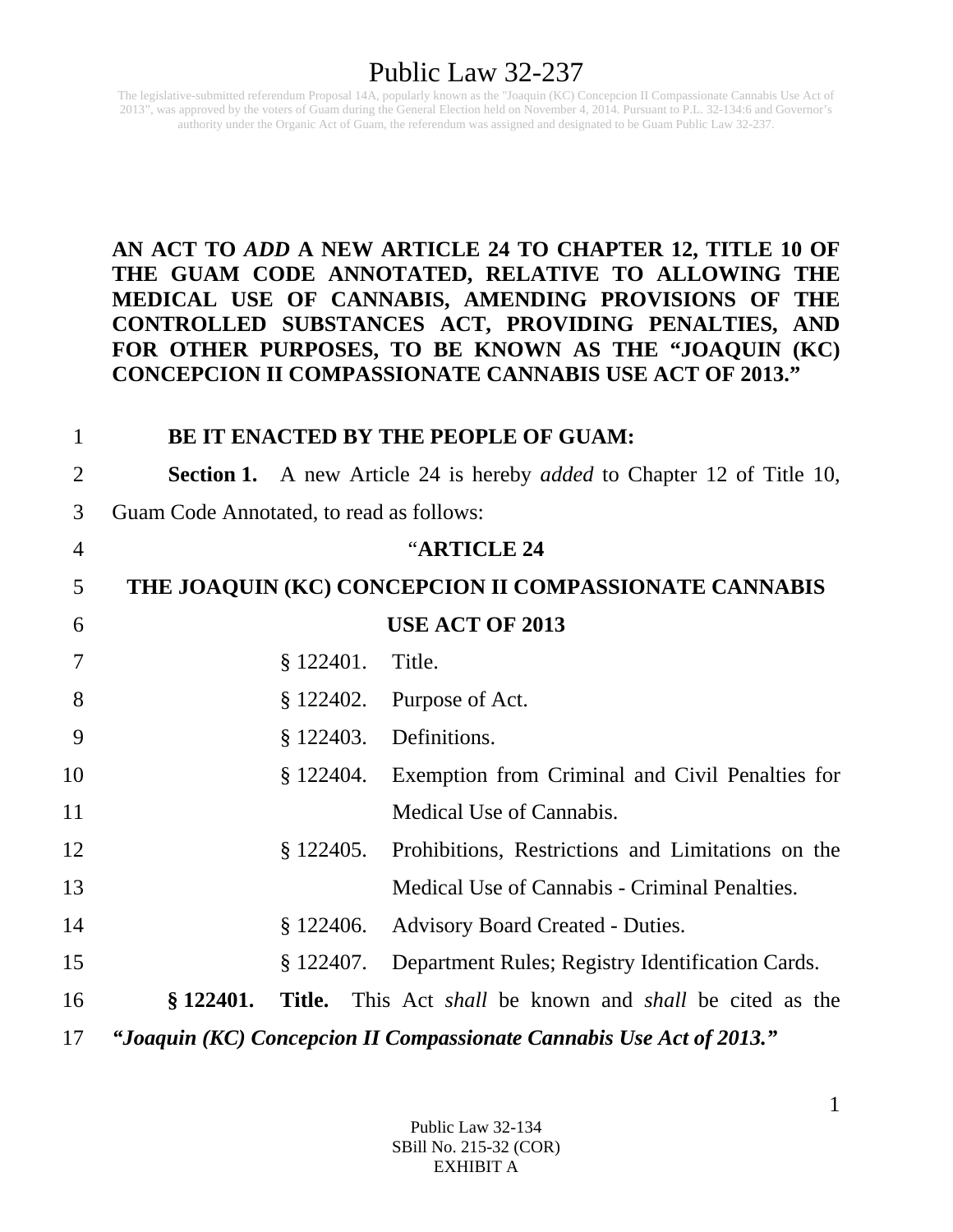The legislative-submitted referendum Proposal 14A, popularly known as the "Joaquin (KC) Concepcion II Compassionate Cannabis Use Act of 2013", was approved by the voters of Guam during the General Election held on November 4, 2014. Pursuant to P.L. 32-134:6 and Governor's authority under the Organic Act of Guam, the referendum was assigned and designated to be Guam Public Law 32-237.

1 **§ 122402. Purpose of Act.** The purpose of this Act is to allow the 2 beneficial use of medical cannabis in a regulated system for alleviating symptoms 3 caused by debilitating medical conditions and their medical treatments.

4 **§ 122403. Definitions.** As used in this Act:

5 (a) *Adequate supply* means an amount of cannabis, in any form 6 approved by the Department, possessed by a qualified patient or collectively 7 possessed by a qualified patient and the qualified patient's primary caregiver 8 that is determined by rule of the Department to be no more than reasonably 9 necessary to ensure the uninterrupted availability of cannabis for a period of 10 three (3) months and that is derived solely from an intrastate source.

11 (b) *Cannabis* means all parts of the plant of the genus cannabis, 12 whether growing or not, the seeds thereof, the resin extracted from any part 13 of the plant, and every compound, manufacture, salt, derivative, mixture, or 14 preparation of the plant, its seeds, or its resin, including marijuana 15 concentrate. Cannabis *does not* include the mature stalks of the plant, fiber 16 produced from the stalks, oil, or cake made from the seeds of the plant, 17 sterilized seed of the plant which is incapable of germination, or the weight 18 of any other ingredient combined with marijuana to prepare topical or oral 19 administrations, food, drink, or other products.

20 **(**c) *Debilitating medical condition* means:

- 21 (1) cancer;
- 22 (2) glaucoma;
- 23 (3) multiple sclerosis;

24 (4) damage to the nervous tissue of the spinal cord, with 25 objective neurological indication of intractable spasticity;

#### Public Law 32-134 SBill No. 215-32 (COR) EXHIBIT A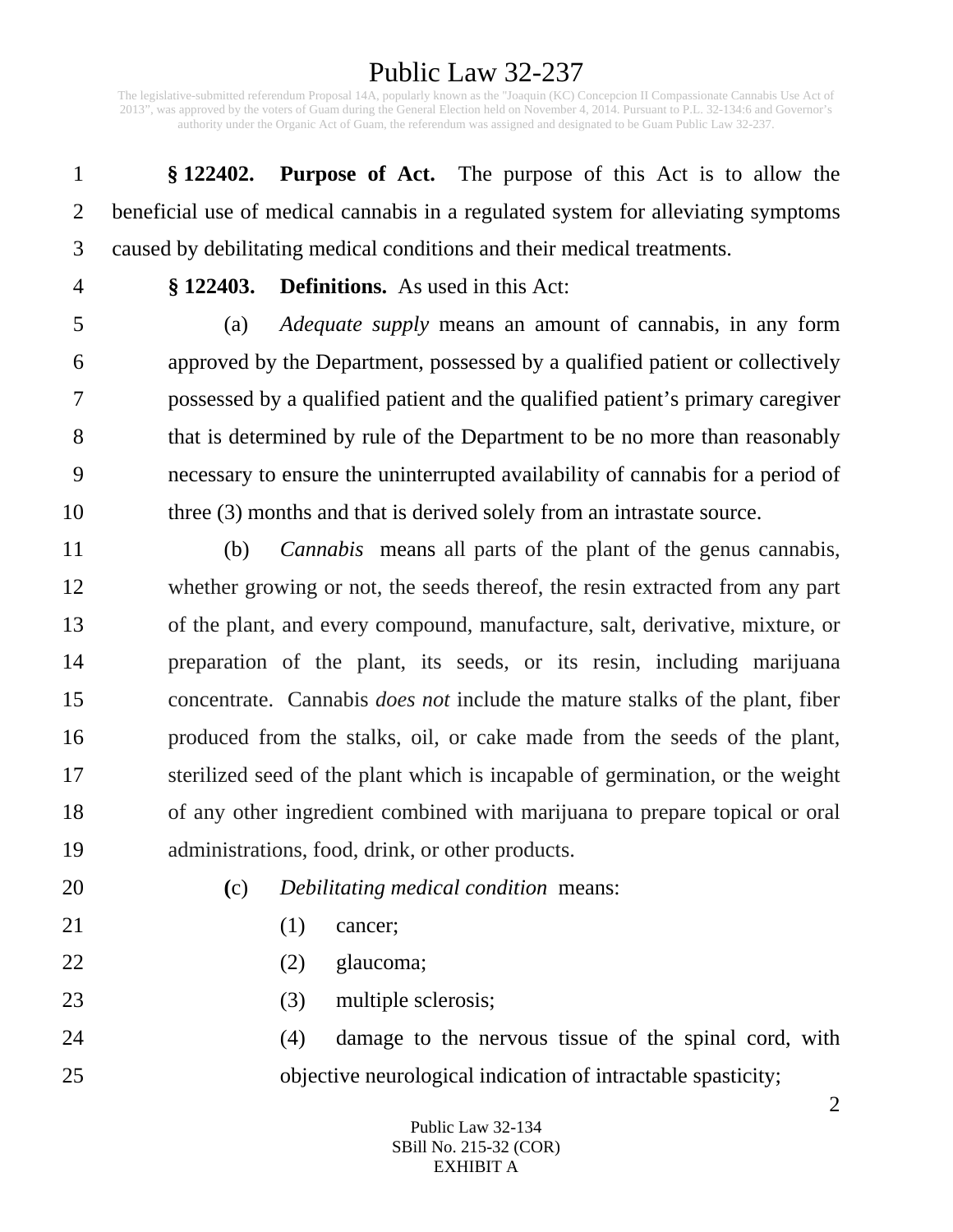The legislative-submitted referendum Proposal 14A, popularly known as the "Joaquin (KC) Concepcion II Compassionate Cannabis Use Act of 2013", was approved by the voters of Guam during the General Election held on November 4, 2014. Pursuant to P.L. 32-134:6 and Governor's authority under the Organic Act of Guam, the referendum was assigned and designated to be Guam Public Law 32-237.

| $\mathbf{1}$   | (5)<br>epilepsy;                                                           |
|----------------|----------------------------------------------------------------------------|
| $\overline{2}$ | positive status for human immunodeficiency virus or<br>(6)                 |
| 3              | acquired immune deficiency syndrome;                                       |
| $\overline{4}$ | admitted into hospice care in accordance with rules<br>(7)                 |
| 5              | promulgated under this Act;                                                |
| 6              | post-traumatic stress disorder;<br>(8)                                     |
| 7              | rheumatoid arthritis or similar chronic autoimmune<br>(9)                  |
| 8              | inflammatory disorders; or                                                 |
| 9              | (10) any other medical condition, medical treatment or disease             |
| 10             | as approved by the Department;                                             |
| 11             | (d)<br><i>Department</i> means the Department of Public Health and Social  |
| 12             | Services.                                                                  |
| 13             | <i>Hospice care</i> means palliative care for the terminally and<br>(e)    |
| 14             | seriously ill provided in a hospital, nursing home, or private residence.  |
| 15             | (f)<br><i>Licensed producer</i> means any person or association of persons |
| 16             | within Guam that the Department determines to be qualified to              |
| 17             | produce, possess, distribute and dispense cannabis pursuant to this        |
| 18             | Act, and that is licensed by the Department.                               |
| 19             | <i>Medical use</i> means the acquisition, cultivation, possession,<br>(g)  |
| 20             | processing, (including development of related products such as food,       |
| 21             | tinctures, aerosols, oils, or ointments), transfer, transportation, sale,  |
| 22             | distribution, dispensing, or administration of cannabis, as well as the    |
| 23             | possession of cannabis paraphernalia, for the benefit of qualifying        |
| 24             | patients in the treatment of debilitating medical conditions, or the       |
| 25             | symptoms thereof.                                                          |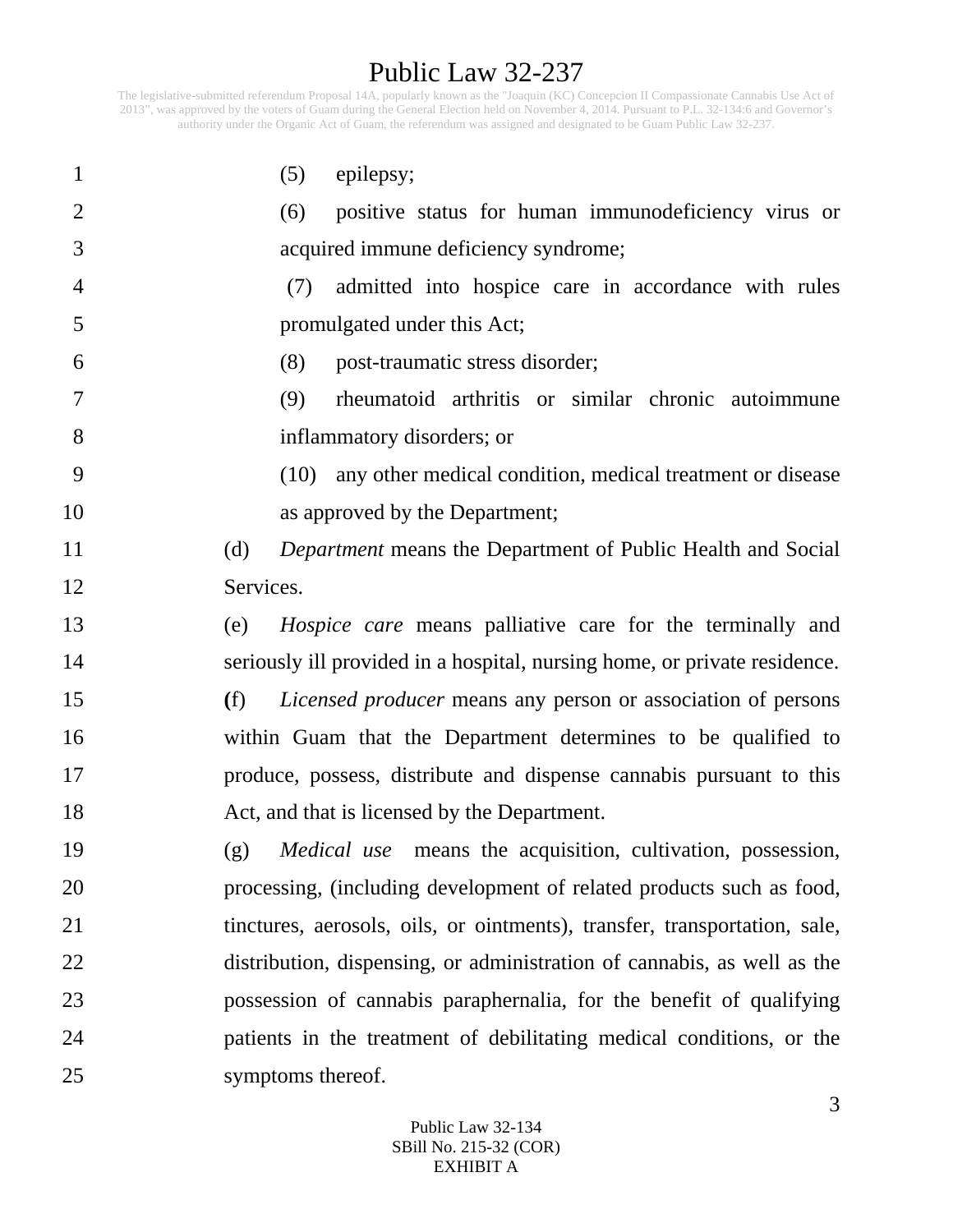The legislative-submitted referendum Proposal 14A, popularly known as the "Joaquin (KC) Concepcion II Compassionate Cannabis Use Act of 2013", was approved by the voters of Guam during the General Election held on November 4, 2014. Pursuant to P.L. 32-134:6 and Governor's authority under the Organic Act of Guam, the referendum was assigned and designated to be Guam Public Law 32-237.

1 (h) *Practitioner* means a person licensed in Guam to prescribe and 2 administer drugs that are subject to the Guam Uniform Controlled 3 Substances Act.

4 (i) *Primary caregiver* means a resident of Guam who is *at least*  5 eighteen (18) years of age, and who has been designated by the 6 qualified patient as being necessary to assist the patient in the medical 7 use of cannabis in accordance with the provisions of this Act, and who 8 so agrees to assist the patient. Primary caregivers are prohibited from 9 consuming cannabis obtained for the personal, medical use of the 10 qualified patient.

- 11 (j) *Qualified patient* means a resident of Guam who has been 12 diagnosed by a practitioner as having a debilitating medical condition, 13 and has received written certification and a registry identification card 14 issued pursuant to this Act.
- 15 (k) *Written certification* means a statement in a patient's medical 16 records or a statement signed by a patient's practitioner that, in the 17 practitioner's professional opinion, the patient has a debilitating 18 medical condition and the practitioner believes that the potential 19 health benefits of the medical use of cannabis would likely outweigh 20 the health risks for the patient. A written certification is *not* valid for 21 more than one (1) year from the date of issuance.

# 22 **§ 122404. Exemption from Criminal and Civil Penalties for the**  23 **Medical Use of Cannabis.**

24 (a) A qualified patient *shall not* be subject to arrest, prosecution or 25 penalty in any manner for the possession of or the medical use of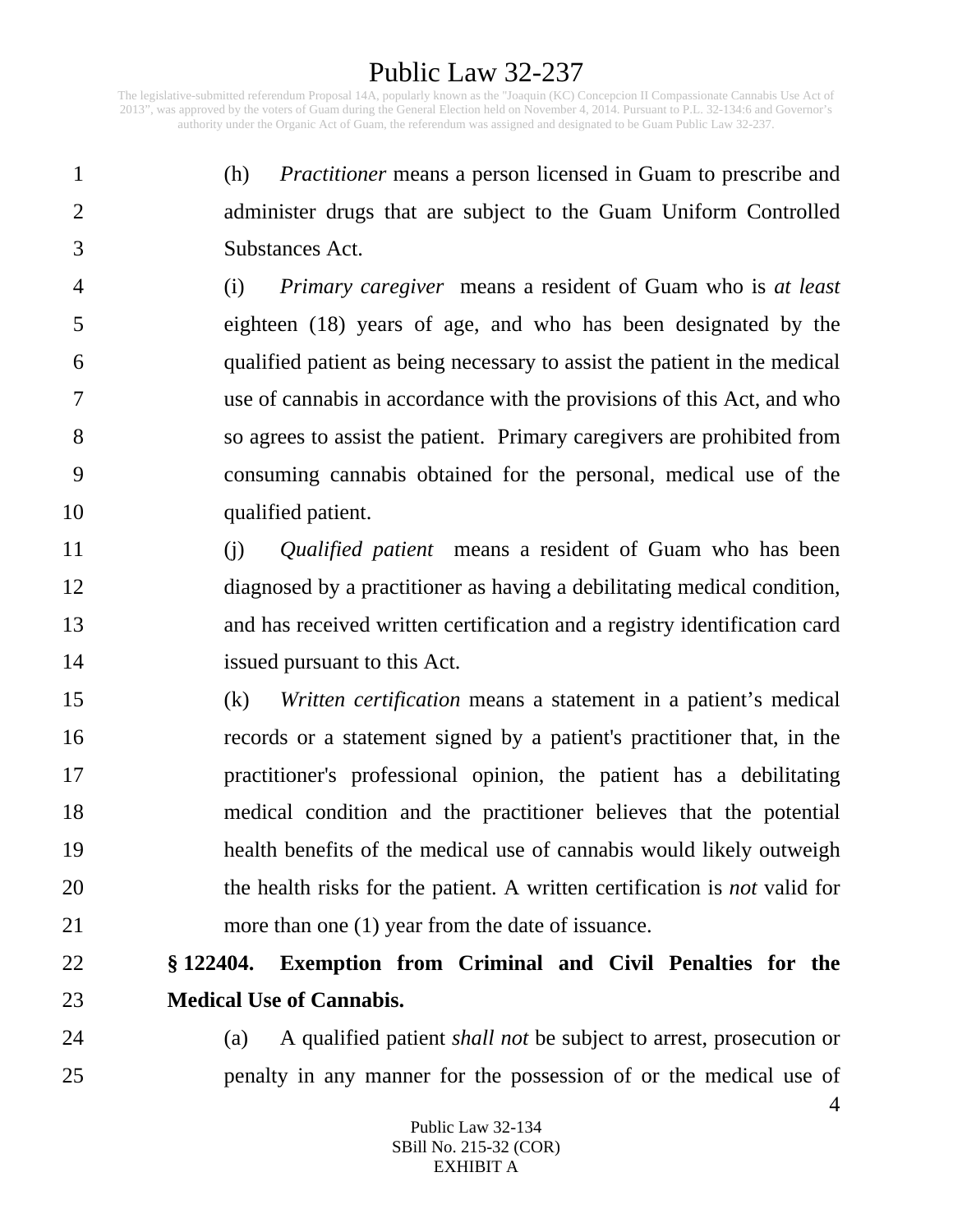The legislative-submitted referendum Proposal 14A, popularly known as the "Joaquin (KC) Concepcion II Compassionate Cannabis Use Act of 2013", was approved by the voters of Guam during the General Election held on November 4, 2014. Pursuant to P.L. 32-134:6 and Governor's authority under the Organic Act of Guam, the referendum was assigned and designated to be Guam Public Law 32-237.

1 cannabis if the quantity of cannabis does not exceed an adequate 2 supply. 3 (b) A qualified patient's primary caregiver *shall not* be subject to 4 arrest, prosecution or penalty in any manner for the possession of 5 cannabis for medical use by the qualified patient if the quantity of 6 cannabis does not exceed an adequate supply. 7 (c) Subsection (a) of this Section *shall not* apply to a qualified 8 patient under the age of eighteen (18) years, unless: 9 (1) the qualified patient's practitioner has explained the 10 potential risks and benefits of the medical use of cannabis to the 11 qualified patient and to a parent, guardian or person having 12 legal custody of the qualified patient; and 13 (2) a parent, guardian or person having legal custody 14 consents in writing to: 15 (A) allow the qualified patient's medical use of 16 cannabis; 17 (B) serve as the qualified patient's primary caregiver; 18 and 19 (C) control the dosage and the frequency of the 20 medical use of cannabis by the qualified patient. 21 (d) A qualified patient or a primary caregiver *shall* be granted the 22 full legal protections provided in this Section if the patient or 23 caregiver is in possession of a registry identification card. 24 (e) A qualified patient who fails to register and receive a registry 25 identification card from the Department but who nevertheless has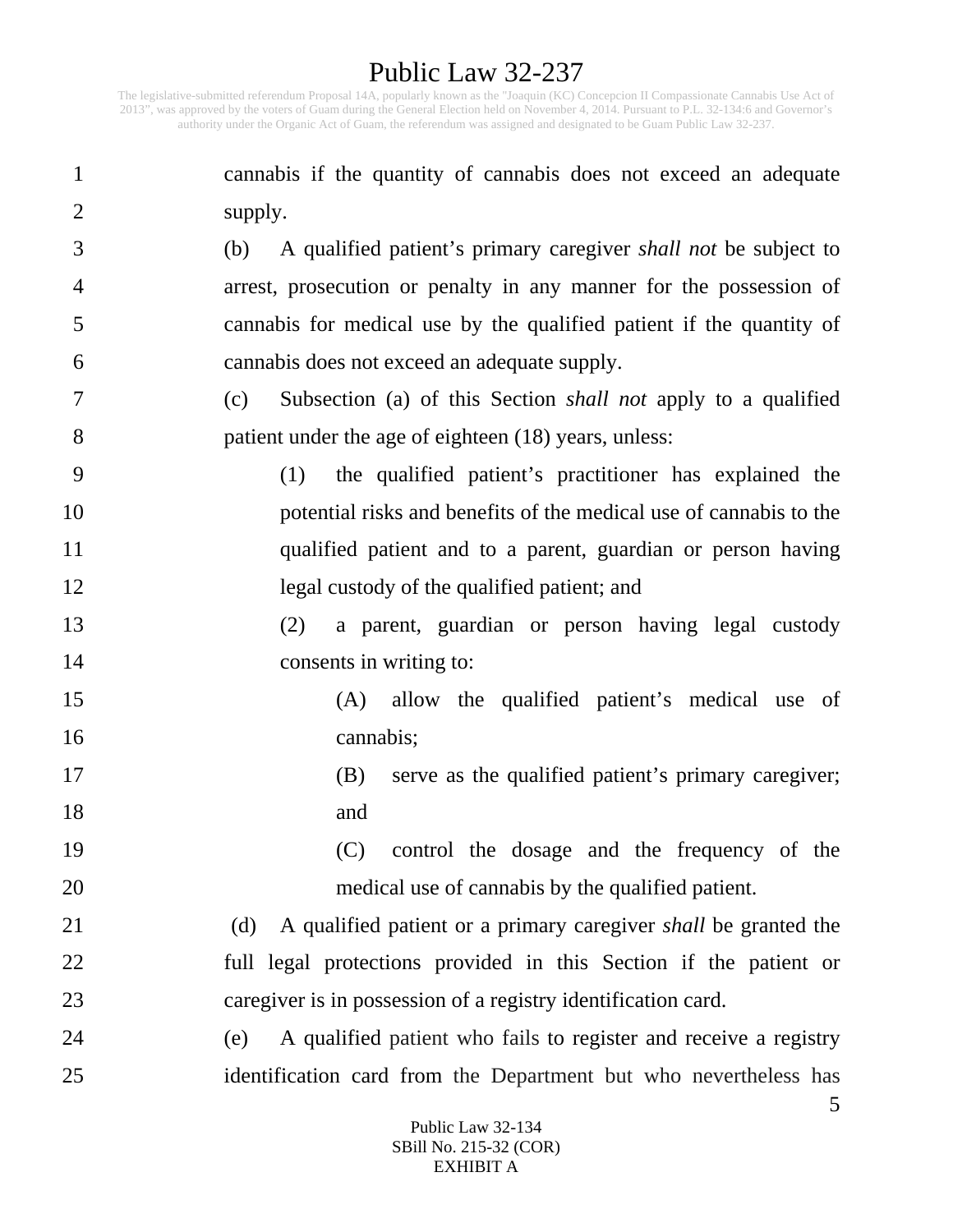The legislative-submitted referendum Proposal 14A, popularly known as the "Joaquin (KC) Concepcion II Compassionate Cannabis Use Act of 2013", was approved by the voters of Guam during the General Election held on November 4, 2014. Pursuant to P.L. 32-134:6 and Governor's authority under the Organic Act of Guam, the referendum was assigned and designated to be Guam Public Law 32-237.

1 received a written certification from their physician for the medical 2 use of cannabis may be subject to arrest or prosecution but may raise 3 an affirmative defense at trial.

4 (f) A practitioner *shall not* be subject to arrest or prosecution, 5 penalized in any manner or denied any right or privilege for 6 recommending the medical use of cannabis or providing written 7 certification for the medical use of cannabis pursuant to this Act.

8 (g) A licensed producer *shall not* be subject to arrest, prosecution 9 or penalty, in any manner, for the production, possession, distribution 10 or dispensing of cannabis in compliance with this Act.

11 (h) Any property interest that is possessed, owned or used in 12 connection with the medical use of cannabis, or acts incidental to such 13 use, *shall not* be harmed, injured or destroyed while in the possession 14 of state or local law enforcement officials. Any such property interest 15 *shall not* be forfeited under any local law providing for the forfeiture 16 of property, *excep*t as provided in the Special Assets Forfeiture Fund, 17 10 GCA §§ 79101 - 79105. Cannabis, paraphernalia or other property 18 seized from a qualified patient or primary caregiver in connection 19 with the claimed medical use of cannabis *shall* be returned 20 immediately upon the determination by a court or prosecutor that the 21 qualified patient or primary caregiver is entitled to the protections of 22 the provisions of this Act, as may be evidenced by a failure to actively 23 investigate the case, a decision not to prosecute, the dismissal of 24 charges or acquittal.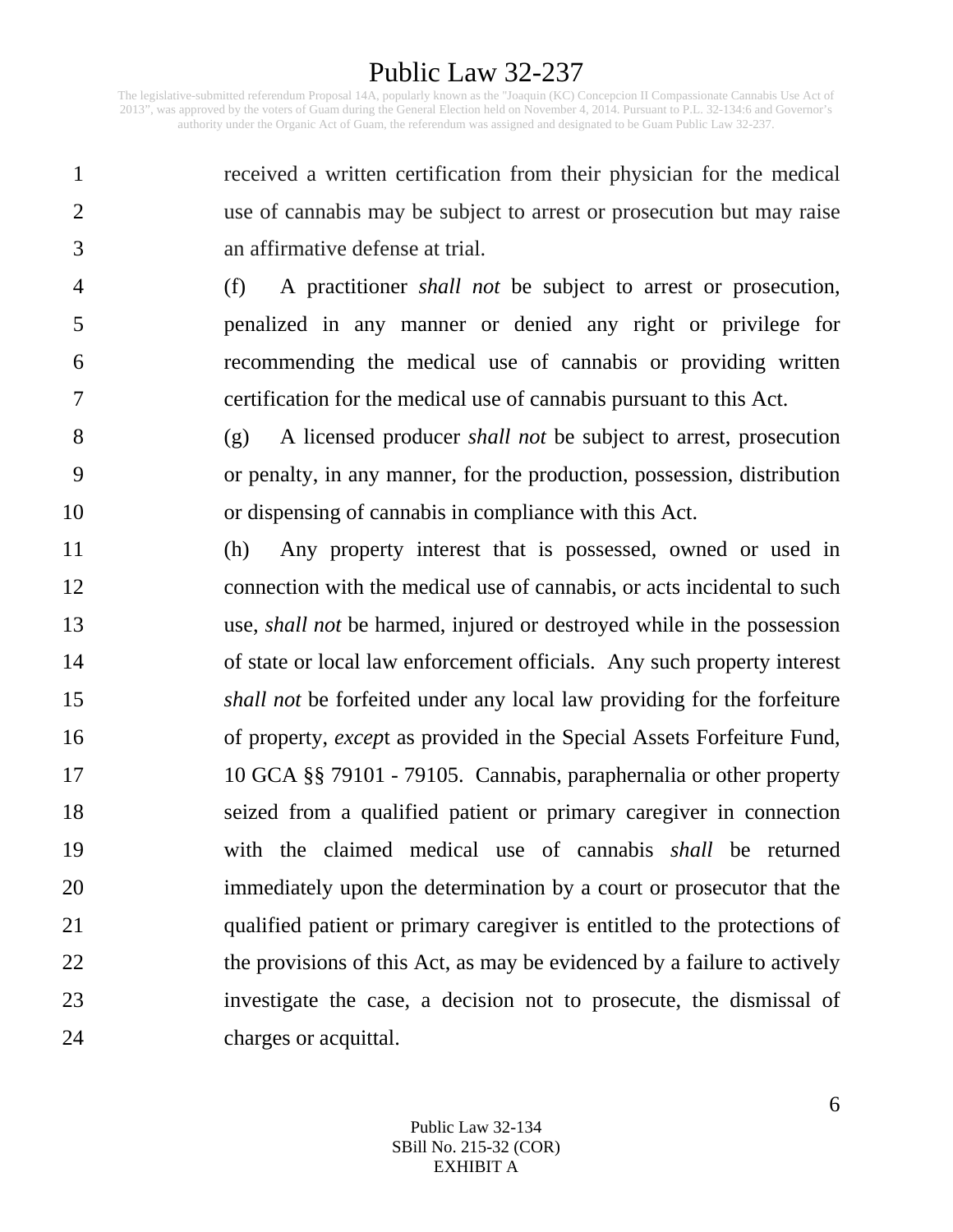The legislative-submitted referendum Proposal 14A, popularly known as the "Joaquin (KC) Concepcion II Compassionate Cannabis Use Act of 2013", was approved by the voters of Guam during the General Election held on November 4, 2014. Pursuant to P.L. 32-134:6 and Governor's authority under the Organic Act of Guam, the referendum was assigned and designated to be Guam Public Law 32-237.

| $\mathbf{1}$   | (i)             | A person <i>shall not</i> be subject to arrest or prosecution for a                   |
|----------------|-----------------|---------------------------------------------------------------------------------------|
| $\overline{2}$ |                 | cannabis-related offense for simply being in the presence of the                      |
| 3              |                 | medical use of cannabis as permitted under the provisions of this Act.                |
| 4              |                 | § 122405. Prohibitions, Restrictions and Limitations on the Medical                   |
| 5              |                 | <b>Use of Cannabis - Criminal Penalties.</b>                                          |
| 6              | (a)             | Participation in the medical use of cannabis by a qualified                           |
| 7              |                 | patient or primary caregiver <i>does not</i> relieve the qualified patient or primary |
| 8              | caregiver from: |                                                                                       |
| 9              |                 | criminal prosecution or civil penalties for activities not<br>(1)                     |
| 10             |                 | permitted by this Act;                                                                |
| 11             |                 | liability for damages or criminal prosecution arising out<br>(2)                      |
| 12             |                 | of the operation of a vehicle while under the influence of                            |
| 13             |                 | cannabis; or                                                                          |
| 14             |                 | criminal prosecution or civil penalty for possession or<br>(3)                        |
| 15             |                 | use of cannabis:                                                                      |
| 16             |                 | in a school bus or public vehicle;<br>(A)                                             |
| 17             |                 | on school grounds or property;<br>(B)                                                 |
| 18             |                 | (C)<br>in the workplace of the qualified patient's or                                 |
| 19             |                 | primary caregiver's employment; or                                                    |
| 20             |                 | at a public park, recreation center, youth center or<br>(D)                           |
| 21             |                 | other public place.                                                                   |
| 22             | (b)             | A person who makes a fraudulent representation to a law                               |
| 23             |                 | enforcement officer about the person's participation in a medical use of              |
| 24             |                 | cannabis program to avoid arrest or prosecution for a cannabis-related                |
| 25             |                 | offense is guilty of a petty misdemeanor.                                             |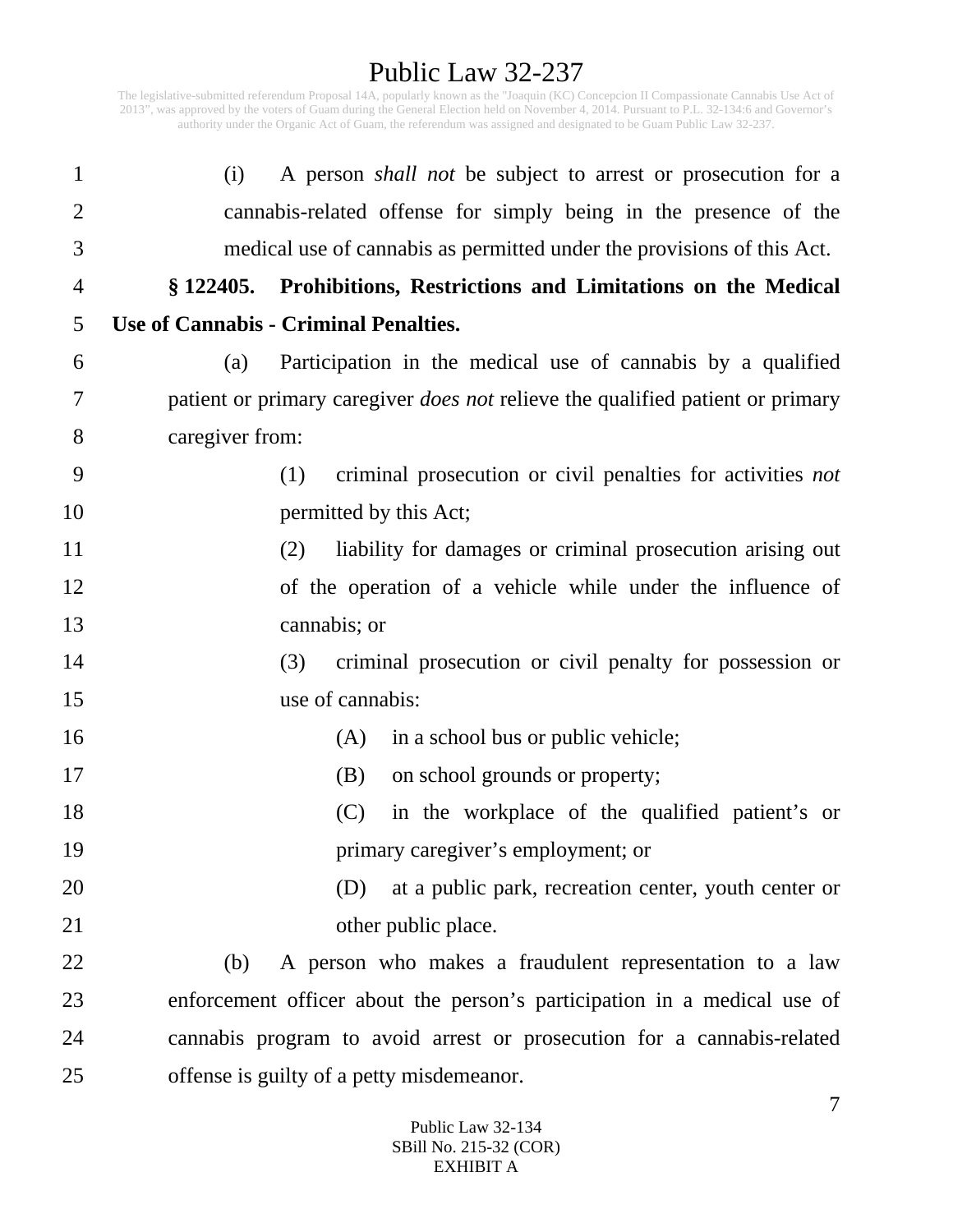The legislative-submitted referendum Proposal 14A, popularly known as the "Joaquin (KC) Concepcion II Compassionate Cannabis Use Act of 2013", was approved by the voters of Guam during the General Election held on November 4, 2014. Pursuant to P.L. 32-134:6 and Governor's authority under the Organic Act of Guam, the referendum was assigned and designated to be Guam Public Law 32-237.

1 (c) If a licensed producer sells, distributes, dispenses or transfers 2 cannabis to a person not permitted to participate in the medical use of 3 cannabis under this Act, or obtains or transports cannabis outside Guam in 4 violation of federal law, the licensed producer shall be subject to arrest, 5 prosecution and civil or criminal penalties in accordance with Guam law.

6 **§ 122406. Advisory Board Created - Duties.** There *shall* be established 7 an advisory board consisting of nine (9) members, as follows: (1) the Director of 8 the Department of Public Health and Social Services or his designee; (2) the 9 Chairperson of the Guam Board of Medical Examiners or his designee; (3) the 10 Director of the Department of Agriculture or his designee; (4) the Chairperson of 11 the Legislative Committee on Health and Human Services or his designee; (5) a 12 member of the public at large; and, finally, the remaining four members of said 13 advisory board *shall* be practitioners representing the fields of oncology, 14 neurology, psychiatry, and pain management, respectively, all of whom *shall* be 15 board-certified in their area of specialty and knowledgeable about the medical use 16 of cannabis. A quorum of said advisory board *shall* consist of five members. The 17 board *shall*:

- 18 (a) review and recommend to the Department for approval 19 additional debilitating medical conditions that would benefit from the 20 medical use of cannabis;
- 21 (b) accept and review petitions to add medical conditions, medical 22 treatments or diseases to the list of debilitating medical conditions that 23 qualify for the medical use of cannabis;
- 24 (c) convene at least twice per year to conduct public hearings and 25 to evaluate petitions, which shall be maintained as confidential personal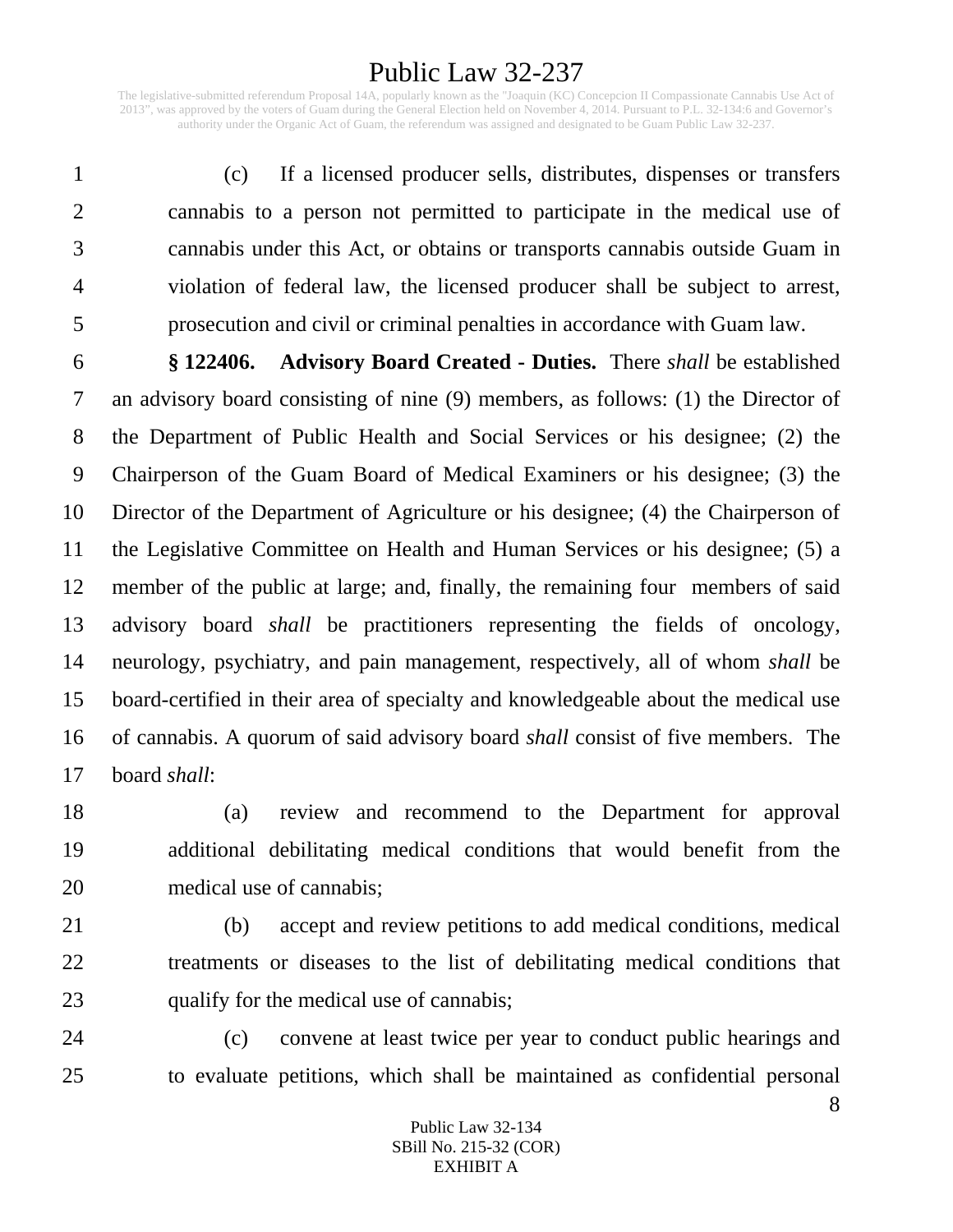The legislative-submitted referendum Proposal 14A, popularly known as the "Joaquin (KC) Concepcion II Compassionate Cannabis Use Act of 2013", was approved by the voters of Guam during the General Election held on November 4, 2014. Pursuant to P.L. 32-134:6 and Governor's authority under the Organic Act of Guam, the referendum was assigned and designated to be Guam Public Law 32-237.

1 health information, to add medical conditions, medical treatments or 2 diseases to the list of debilitating medical conditions that qualify for the 3 medical use of cannabis; and

4 (d) recommend quantities of cannabis that are necessary to 5 constitute an adequate supply for qualified patients and primary caregivers.

#### 6 **§ 122407. Department Rules; Registry Identification Cards.**

7 (a) No later than nine (9) months after enactment of this Act, and 8 after consultation with the advisory board, the Department *shall* promulgate 9 rules in accordance with the Administrative Adjudication law, 5 GCA § 10 9100 *et seq.*, to implement the purpose of this Act. The rules *shall*:

11 (1) govern the manner in which the Department will consider 12 applications for registry identification cards and for the renewal of 13 identification cards for qualified patients and primary caregivers;

14 (2) define the amount of cannabis that is necessary to 15 constitute an adequate supply, including amounts for topical 16 treatments;

17 (3) identify criteria and set forth procedures for including 18 additional medical conditions, medical treatments or diseases to the 19 list of debilitating medical conditions that qualify for the medical use 20 of cannabis. Procedures shall include a petition process and shall 21 allow for public comment and public hearings before the advisory 22 board;

23 (4) set forth additional medical conditions, medical 24 treatments or diseases to the list of debilitating medical conditions that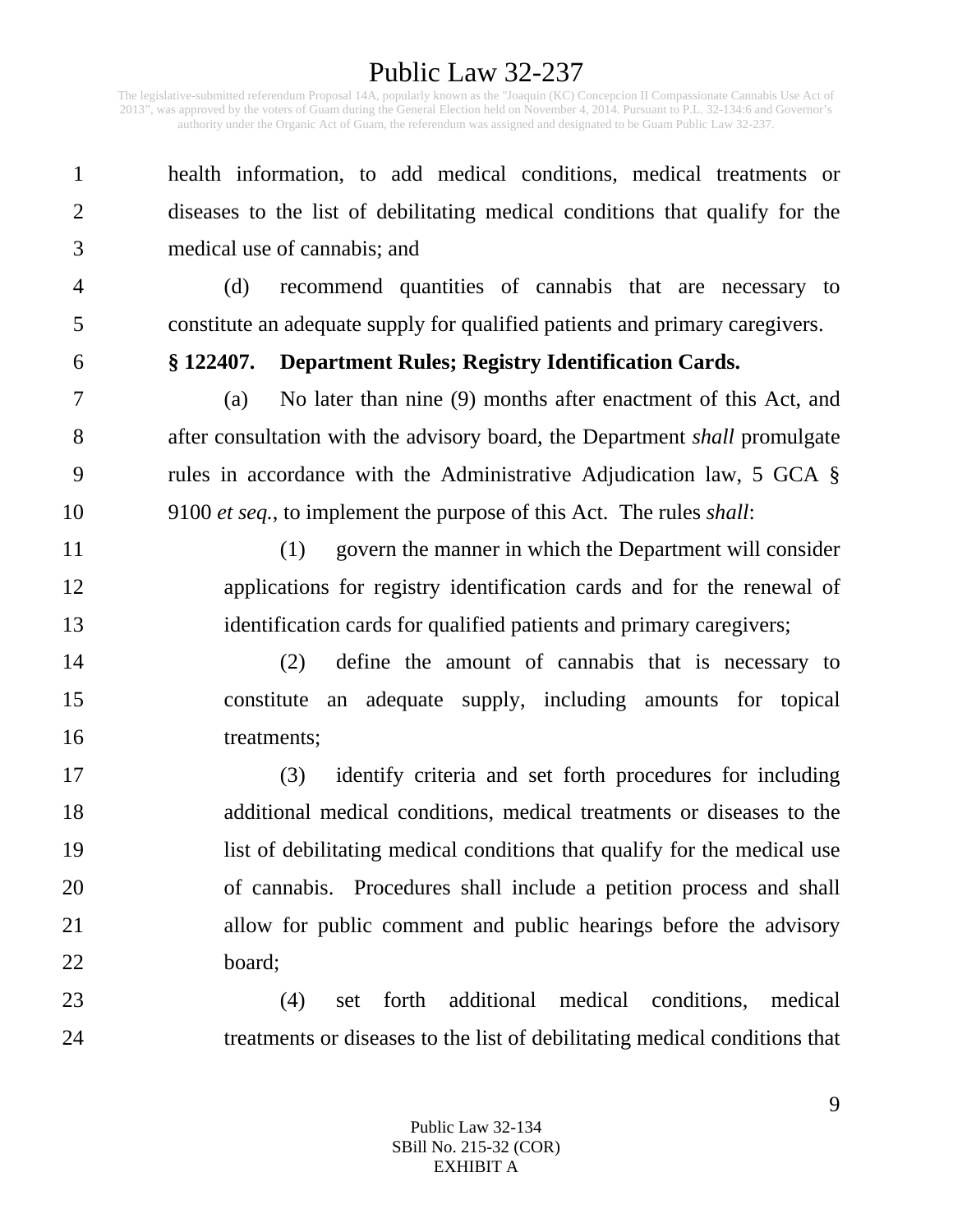Public Law 32-237 The legislative-submitted referendum Proposal 14A, popularly known as the "Joaquin (KC) Concepcion II Compassionate Cannabis Use Act of 2013", was approved by the voters of Guam during the General Election held on November 4, 2014. Pursuant to P.L. 32-134:6 and Governor's authority under the Organic Act of Guam, the referendum was assigned and designated to be Guam Public Law 32-237.

| $\mathbf{1}$   | qualify for the medical use of cannabis as recommended by the                 |
|----------------|-------------------------------------------------------------------------------|
| $\overline{2}$ | advisory board;                                                               |
| 3              | identify requirements and fees associated for the<br>(5)                      |
| 4              | licensure of producers and cannabis production facilities and set forth       |
| 5              | procedures to obtain licenses;                                                |
| 6              | develop a distribution system for medical cannabis that<br>(6)                |
| 7              | provides for:                                                                 |
| 8              | cannabis production facilities within Guam housed<br>(A)                      |
| 9              | on secured grounds and operated by licensed producers; and                    |
| 10             | distribution of medical cannabis to qualified<br>(B)                          |
| 11             | patients or their primary caregivers to take place at locations               |
| 12             | that are designated by the Department and that are not within                 |
| 13             | one thousand $(1,000)$ feet of any school, church or daycare                  |
| 14             | center;                                                                       |
| 15             | determine additional duties and responsibilities of the<br>(7)                |
| 16             | advisory board;                                                               |
| 17             | be revised and updated as necessary; and<br>(8)                               |
| 18             | set application fees for registry identification cards so as<br>(9)           |
| 19             | to defray the administrative costs of implementing this Act.                  |
| 20             | Notwithstanding any other provision of law, the sum of One<br>(b)             |
| 21             | Hundred Thousand (\$100,000) from the Healthy Future Funds, codified at       |
| 22             | 11 GCA §26603, is hereby appropriated to assist the Department to timely      |
| 23             | execute its mandate under $\S 122407(a)$ to promulgate rules to implement the |
| 24             | purpose of this Act.                                                          |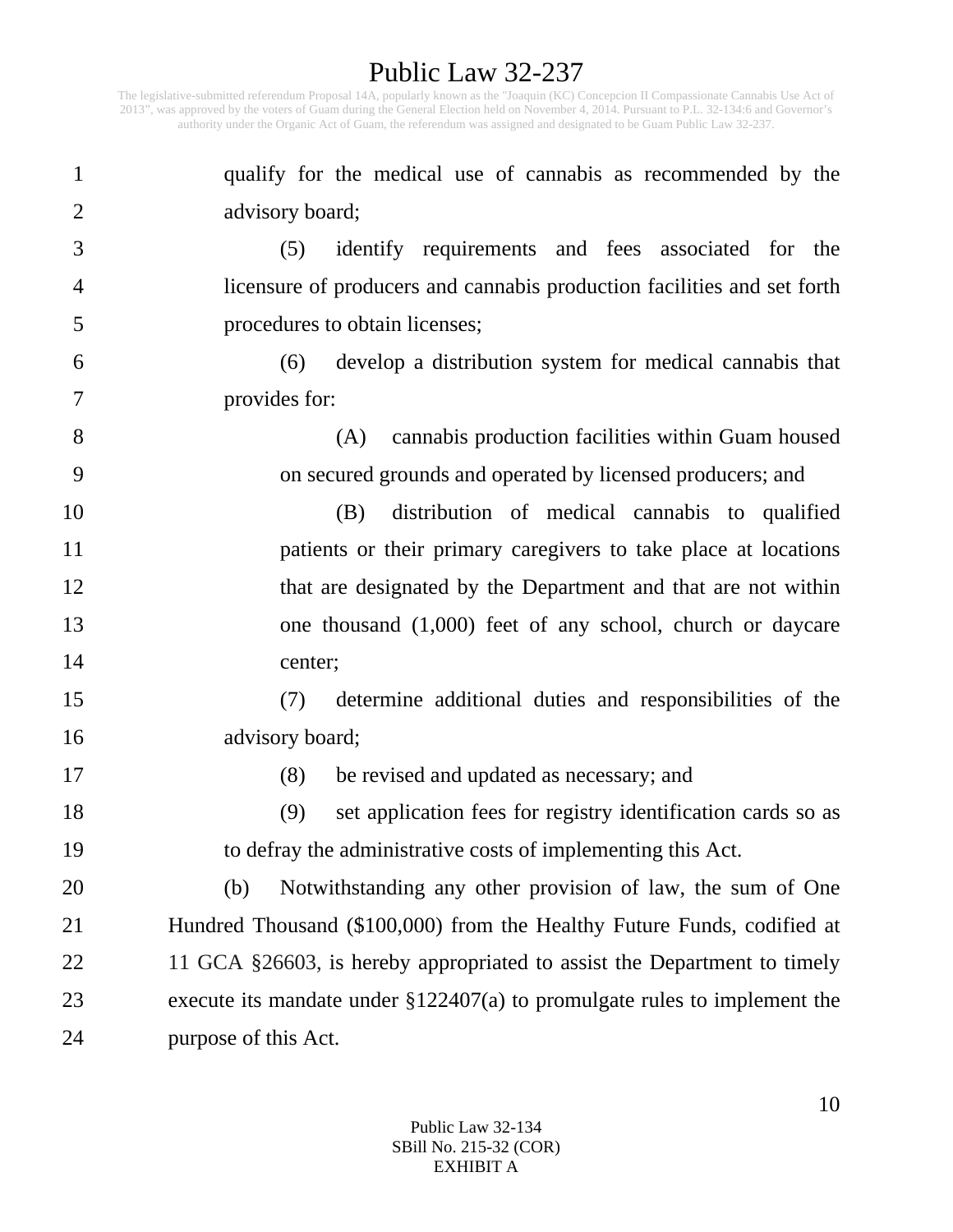The legislative-submitted referendum Proposal 14A, popularly known as the "Joaquin (KC) Concepcion II Compassionate Cannabis Use Act of 2013", was approved by the voters of Guam during the General Election held on November 4, 2014. Pursuant to P.L. 32-134:6 and Governor's authority under the Organic Act of Guam, the referendum was assigned and designated to be Guam Public Law 32-237.

| $\mathbf{1}$   | The Department <i>shall</i> issue registry photo identification cards<br>(c)         |
|----------------|--------------------------------------------------------------------------------------|
| $\overline{2}$ | to a patient and to the primary caregiver for that patient, if any, who submit       |
| 3              | the following, in accordance with the Department's rules:                            |
| 4              | a written certification;<br>(1)                                                      |
| 5              | the name, address and date of birth of the patient;<br>(2)                           |
| 6              | (3)<br>the name, address and telephone number of the patient's                       |
| 7              | practitioner; and                                                                    |
| 8              | the name, address and date of birth of the patient's<br>(4)                          |
| 9              | primary caregiver, if any; and                                                       |
| 10             | a police clearance and court clearance of the primary<br>(5)                         |
| 11             | caregiver.                                                                           |
| 12             | The Department <i>shall</i> verify the information contained in an<br>(d)            |
| 13             | application submitted pursuant to Subsection (c) of this Section and <i>shall</i>    |
| 14             | approve or deny an application within thirty days of receipt. The Department         |
| 15             | may deny an application only if the applicant did not provide the                    |
| 16             | information required pursuant to Subsection (c) of this Section or if the            |
| 17             | Department determines that the information provided is false. A person               |
| 18             | whose application has been denied <i>shall not</i> reapply for six (6) months from   |
| 19             | the date of the denial unless otherwise authorized by the Department.                |
| 20             | The Department shall issue a registry identification card within<br>(e)              |
| 21             | five days of approving an application, and a card <i>shall</i> expire one year after |
| 22             | the date of issuance. A registry identification card <i>shall</i> contain:           |
| 23             | the name, address and date of birth of the qualified<br>(1)                          |
| 24             | patient and primary caregiver, if any;                                               |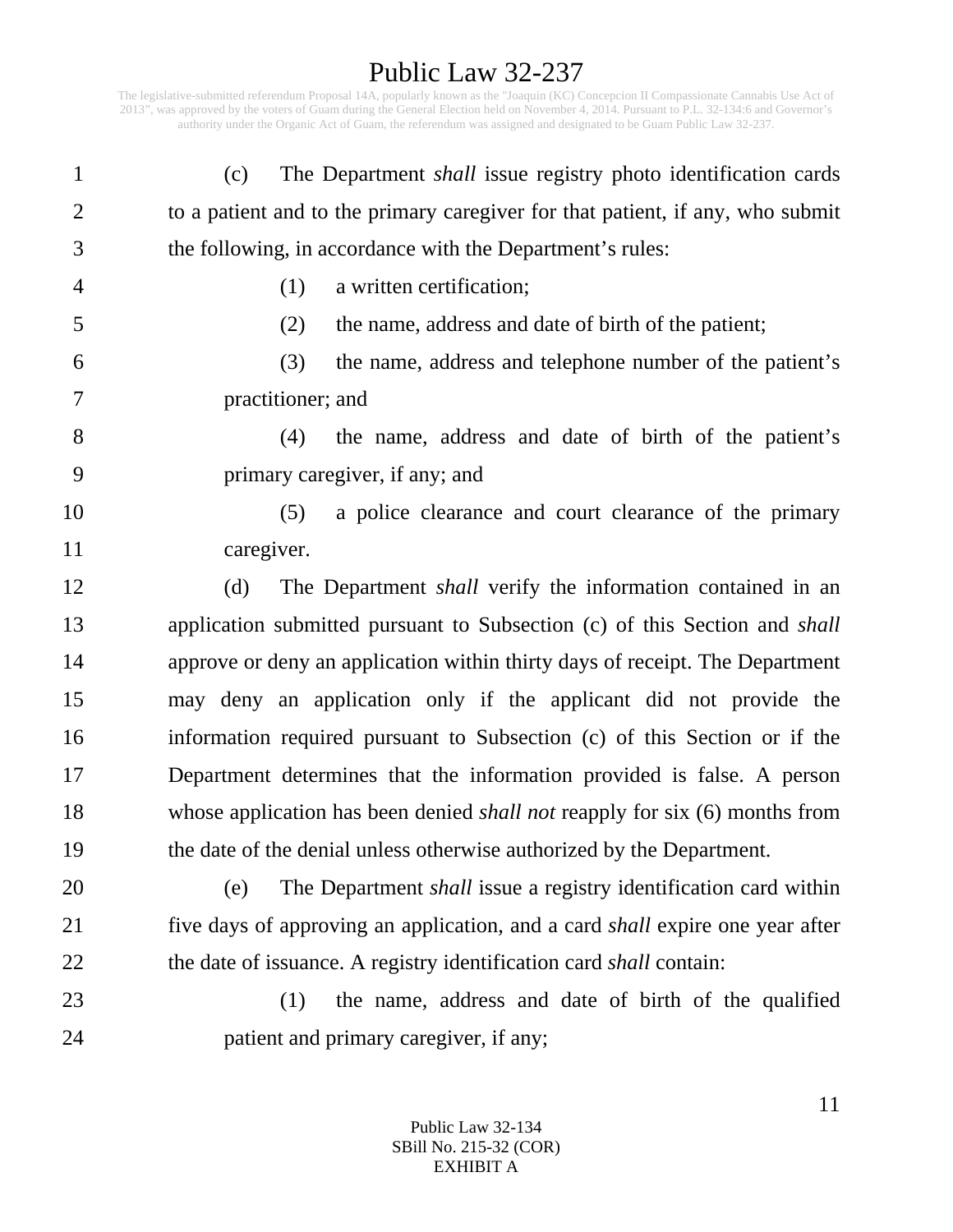The legislative-submitted referendum Proposal 14A, popularly known as the "Joaquin (KC) Concepcion II Compassionate Cannabis Use Act of 2013", was approved by the voters of Guam during the General Election held on November 4, 2014. Pursuant to P.L. 32-134:6 and Governor's authority under the Organic Act of Guam, the referendum was assigned and designated to be Guam Public Law 32-237.

1 (2) the date of issuance and expiration date of the registry 2 identification card; and

3 (3) other information that the Department may require by 4 rule.

5 (f) A person who possesses a registry identification card *shall* 6 notify the Department of any change in the person's name, address, qualified 7 patient's practitioner, qualified patient's primary caregiver or change in 8 status of the qualified patient's debilitating medical condition within ten 9 days of the change.

10 (g) Possession of or application for a registry identification card 11 *shall not* constitute probable cause or give rise to reasonable suspicion for a 12 governmental agency to search the person or property of the person 13 possessing or applying for the card.

14 (h) The Department *shall* maintain a confidential file containing the 15 names and addresses of the persons who have either applied for or received a 16 registry identification card. Individual names on the list *shall* be confidential 17 and *not* subject to disclosure, *except*:

18 (1) to authorized employees or agents of the Department as 19 necessary to perform the duties of the Department pursuant to the 20 provisions of this Act;

21 (2) to authorized employees of state or local law 22 enforcement agencies, but *only* for the purpose of verifying that a 23 person is lawfully in possession of a registry identification card; or